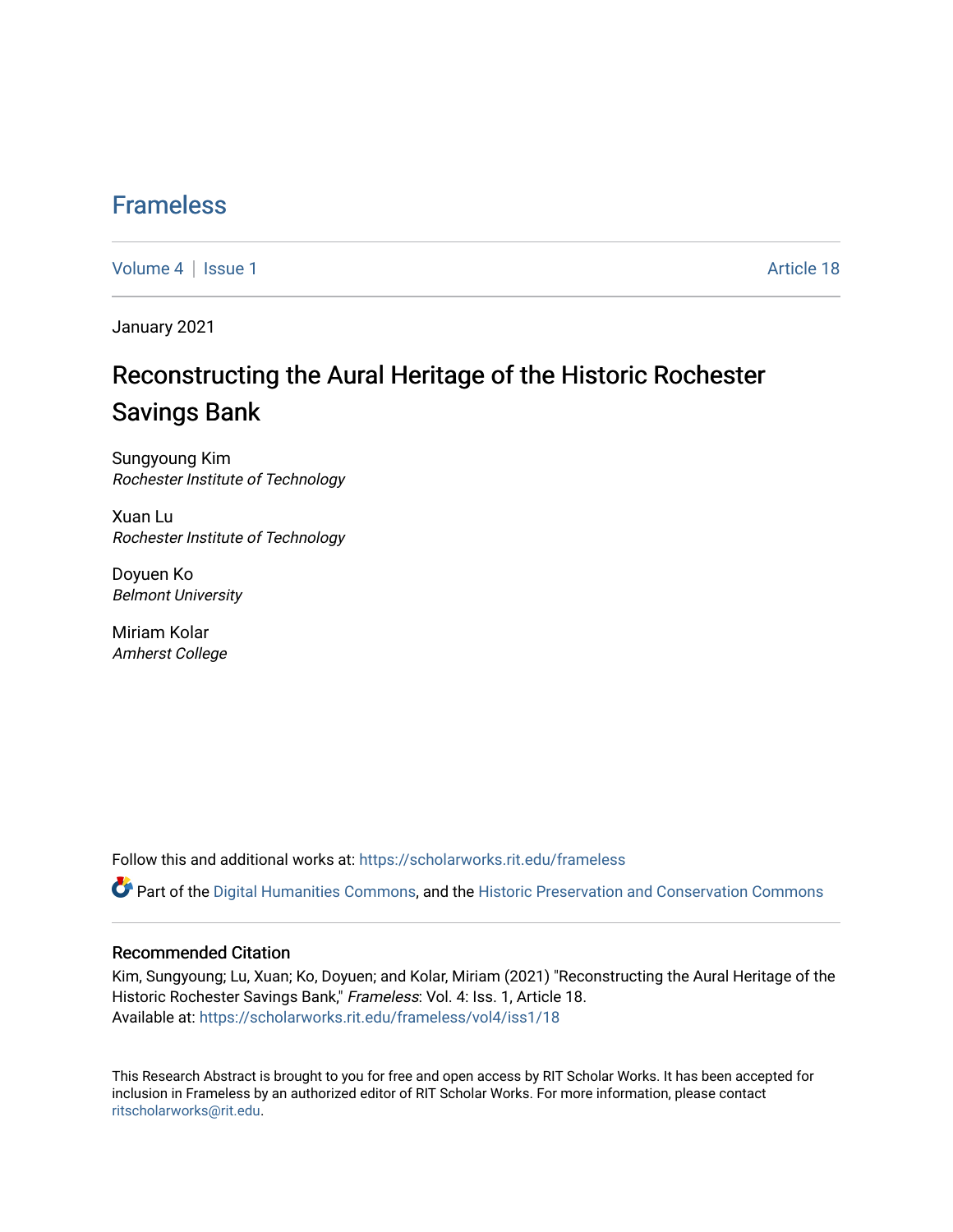# **FRAMELESS**

## **Reconstructing the Aural Heritage of the Historic Rochester Savings Bank**

**Sungyoung Kim\*** Rochester Institute of Technology

> **Doyuen Ko** Belmont University

**Xuan Lu** Rochester Institute of Technology

> **Miriam Kolar** Amherst College

In cultural heritage preservation, visual and architectural aspects of heritage sites are emphasized while little attention has been given to sensory and acoustic features. Because human experience is holistic, the contribution of auditory information is significant. In fact, many built environments have been specifically designed and used for conveying particular auditory information. For example, concert halls and recording studios are constructed to create pleasing acoustics for musicians and audiences. In such buildings, acoustics translate to auditory information that can uniquely identify a space. Moreover, visual information is dominant for 'informatic' experiences, while auditory information has been strongly associated with the 'emotional' aspects of those experiences, as well as with communication properties. In convincing and meaningful renderings of virtual experiences, therefore, successful delivery of auditory importation is not supplementary, but essential.

We formed a multidisciplinary research team to develop recommendations for best practices in (1) collecting aural heritage data and (2) reconstructing the aural dimension of cultural heritage sites, with funding from the National Endowment for Humanities (NEH) Division of Preservation and Access. Our team selected three case-studies which are culturally, architecturally, and temporally distinct examples of endangered aural heritage, including a recording studio on Nashville's historic Music Row and a UNESCO World Heritage archaeological site in Peru. Our local case-study in Rochester is an examplar early 20th-century public space important to many community interactions, the Rochester Savings Bank (RSB) in downtown of Rochester. Listed on the National

*<sup>\*</sup>*Corresponding Author, Sungyoung Kim

*Submitted April 15th, 2022*

*Accepted April 15th, 2022*

*Published online April 18th, 2022*